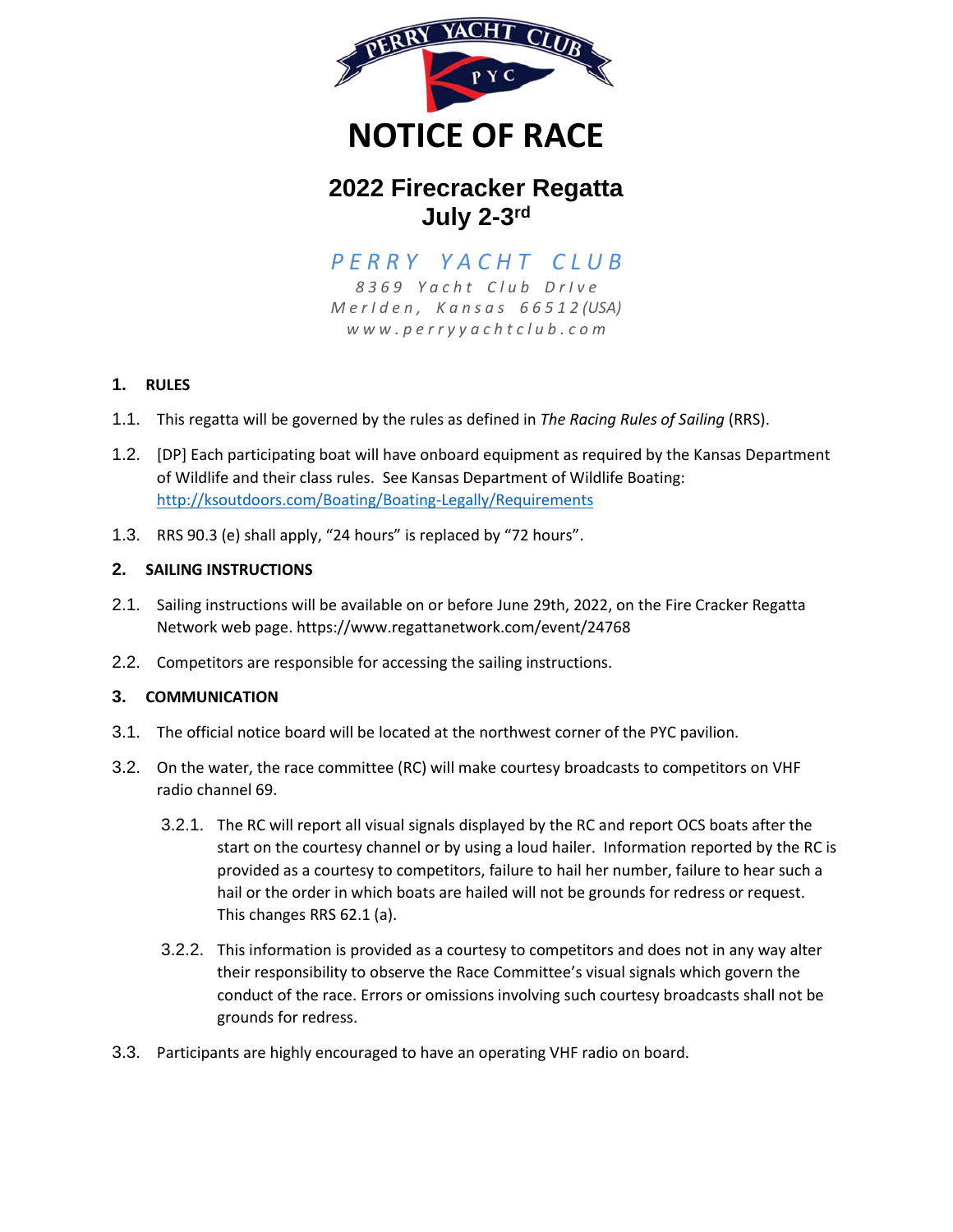3.4. [DP] From the first warning signal until the end of the last race of the day, except in an emergency or to notify the Race Committee that it is retiring from racing or a safety issue has been observed, a boat will neither make radio transmissions nor receive radio communication not available to all boats. This restriction also applies to mobile phone communication.

## **4. ELIGIBILITY AND ENTRY**

- 4.1. The Firecracker regatta is open to all sailboats of all classes such as Symmetrical Spinnaker and Non-Spinnaker Keel Boats, Asymmetrical Sport Boats, Centerboards, and Catamarans.
- 4.2. Boats with fewer than four (4) in a class will sail in a designated PHRF fleet.
- 4.3. All boats shall have a current PHRF rating as prescribed by PYC.
	- 4.3.1. If no US Sailing 2022 PHRF Affiliated Fleet Handicaps ratings are available, PYC may provide a provisional rating for the event.
- 4.4. Eligible boats may be entered by completing an on-line registration found at <https://www.regattanetwork.com/event/24768> Last minute, on-site registration MUST still be completed online.

# **5. FEES**

5.1. The entry fee is \$45 for the Firecracker Regatta.

## **6. SCHEDULE**

| Date      | <b>Number of Races</b> | Time of 1 <sup>st</sup> Warning Signal |
|-----------|------------------------|----------------------------------------|
| 7/02/2022 | Up to $5$              | 1100 hrs                               |
| 7/03/2022 | Up to $3$              | 1000 hrs                               |

6.1. On the last scheduled day of racing no warning signal will be made after 1330 hrs.

#### **7. VENUE**

7.1. The racing area will be on the waters of Lake Perry. Generally, just east of and viewable from the Perry Yacht Club clubhouse.

# **8. COURSES**

8.1. Windward/Leeward courses will be sailed for this event.

# **9. THE START**

9.1. Races will be started using RRS 26 with the **warning signal made 3 minutes before the starting signal.**

# **10. PENALTY SYSTEM**

10.1. US Sailing prescription V1 shall apply.

# **11. SCORING**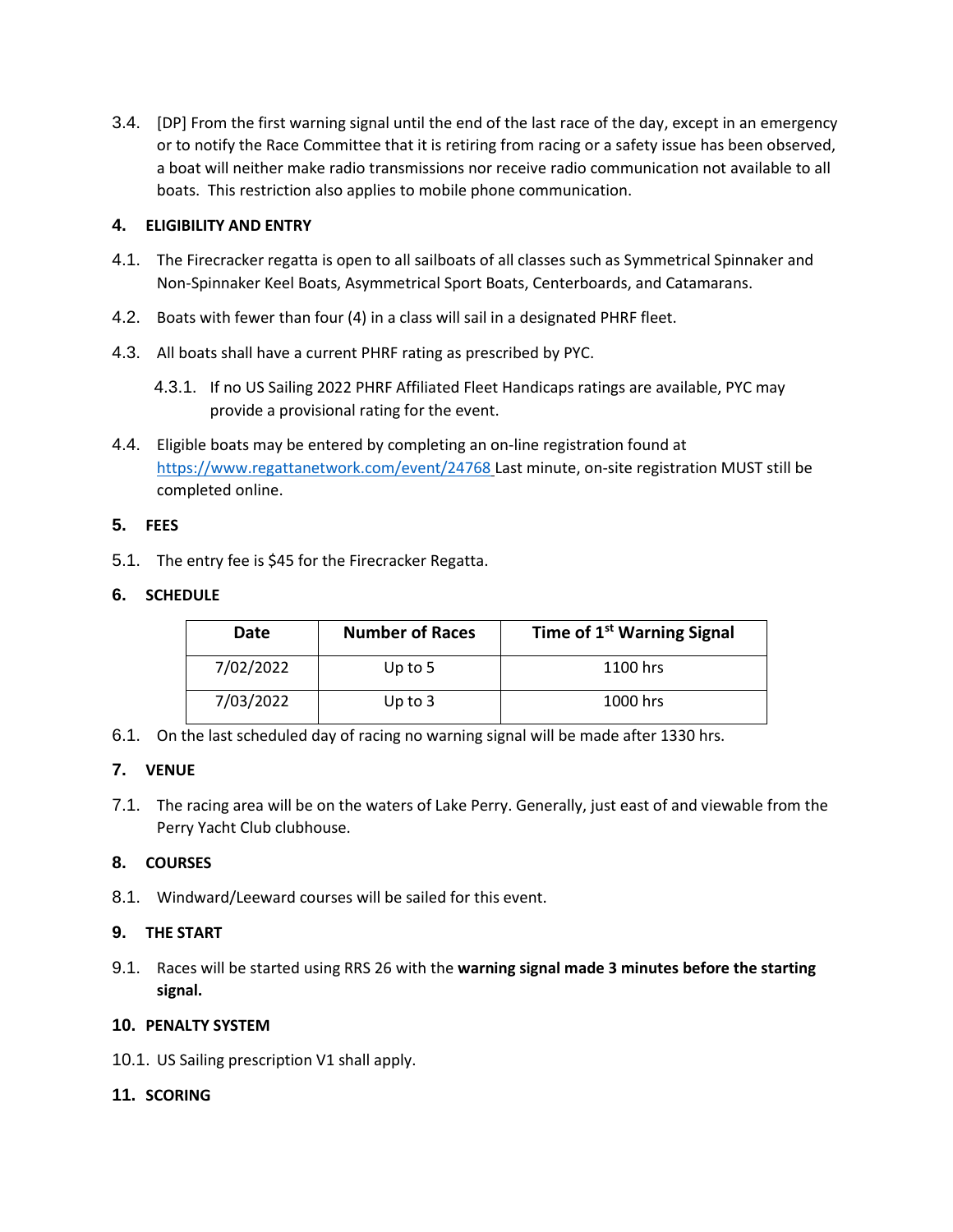- 11.1. A maximum of eight (8) races are scheduled for the Firecracker Regatta.
- 11.2. A minimum of two (2) races must be completed to constitute a series.
- 11.3. When two (2) to five (5) races are scored, a boat's series score will be the total of her race scores. When six (6) or more races have been completed, a boat's series score will be the total of her race scores excluding her worst score. This is in accordance with RRS A2.1.

## **12. HAUL-OUT RESTRICTIONS, TRAILER STORAGE, AND DOCKAGE**

- 12.1. [DP] Boats without retractable keels shall not be hauled out during the regatta except with and according to the terms of prior written permission of the organizing authority.
- 12.2. Participants are invited to use PYC marked unassigned slips and dry storage spots for the duration of the regatta. Empty slips and dry storage spots are allocated on a first come basis.
- 12.3. Boat Trailers may be stored in the PYC lower parking lot.
- 12.4. If you wish to extend your stay to the day before and/or the day after, you must coordinate with the Dockmaster for a slip or Buildings & Grounds for a dry sail spot.

#### **13. LAUNCHING AND RETRIEVING**

13.1. When launching and retrieving your boat, follow the Dockmaster's or his assigned person's direction on when and where to launch.

#### **14. RISK STATEMENT**

14.1. Competitors participate in this regatta entirely at their own risk. See rule 3, Decision to Race. Competitors acknowledge that sailing involves potential risks. As a condition of their participation in this regatta, competitors release all claims they may have against the Perry Yacht Club and its officers, directors, members, committees, and employees for damage to property, personal injury or death sustained in conjunction with or prior to, during or after the regatta. Competitors shall be responsible for damage or injury caused by their breach of *The Racing Rules of Sailing* or applicable governmental rules for the avoidance of collision.

#### **15. INSURANCE**

15.1. Each participating boat shall be insured with valid third-party liability insurance with a minimum coverage of \$300,000 per incident or the equivalent.

# **16. PRIZES**

- 16.1. For the Firecracker regatta, Trophies shall be awarded to the overall winner as well as trophies for second and third place overall.
- 16.2. Trophies will also be awarded for first through third place finishers in each fleet of five (5) or more. First and second for fleets of four (4), first for fleets of three (3).
- 16.3. The trophy presentation will be held on the PYC Patio after the racing on Sunday July 3rd .